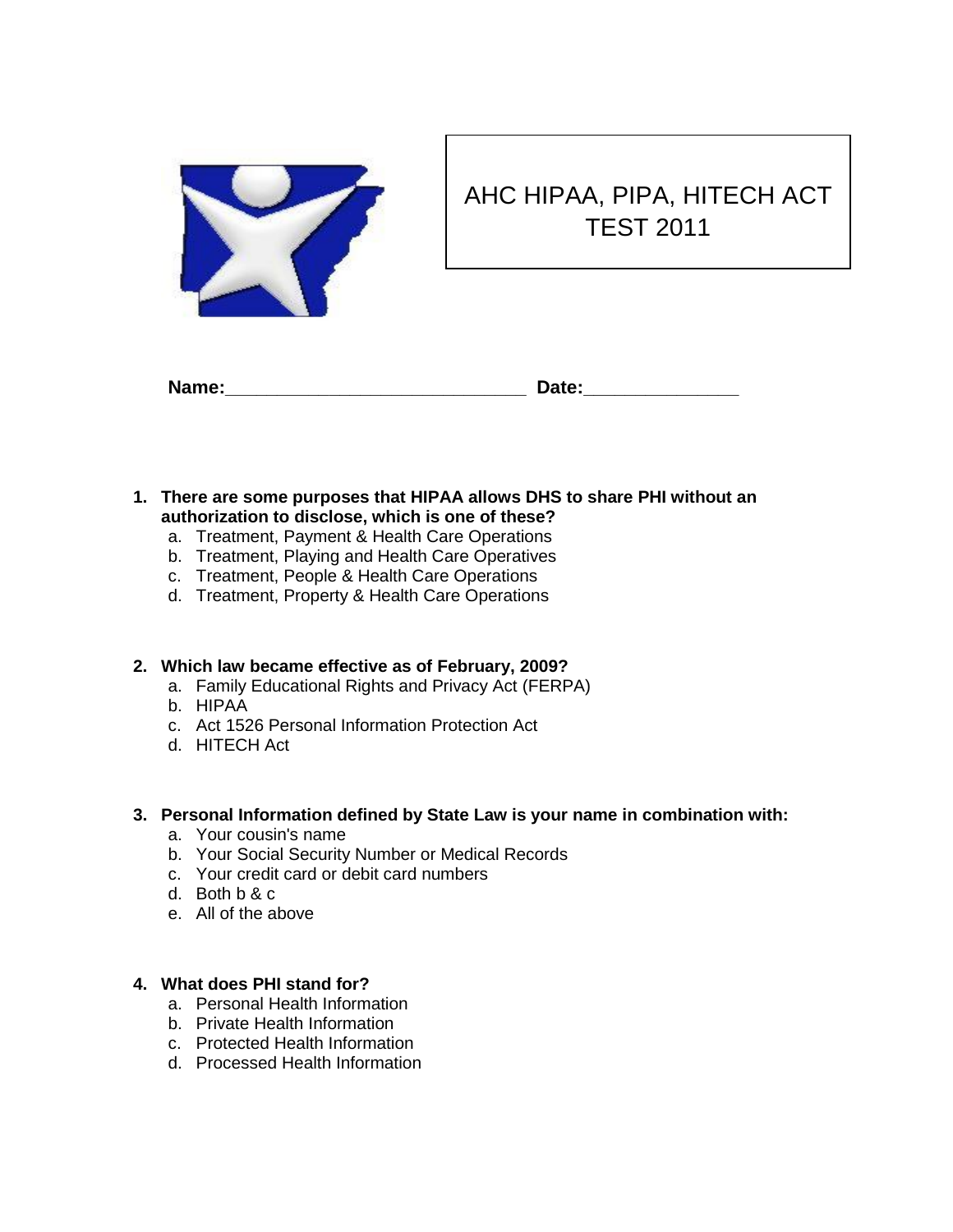#### **5. What does HIPAA stand for?**

- a. Health Insurance Portability and Accountability Act
- b. Health Information Portability And Accountability Act
- c. Health Information Purpose and Accounting Act
- d. Health Information Portability and Accountability Access Act

#### **6. Which of the following are examples of PHI?**

- a. Medical Information
- b. Demographic Information
- c. Billing Information
- d. All of the above
- **7. Individuals affected by a breach of unsecured PHI will be notified in writing "without unreasonable delay," but within 60 days.**
	- a. True
	- b. False
- **8. What would you do if you knew that a co-worker was wrongfully accessing client or patient files and giving information out to someone that was not authorized to have the information?**
	- a. Contact the Privacy Officer
	- b. Contact the IT Security Officer
	- c. Report it at<https://dhs.arkansas.gov/reporting>
	- d. Wait till you have more proof and then report it
	- e. a, b, & c are correct
	- f. All of the above
- **9. The failure to protect sensitive information can impact the privacy of DHS clients and may lead to disciplinary action against violators as well as criminal and civil penalties.**
	- a. True
	- b. False
- **10. If a patient or clients wants to give his or her PHI to a third party, DHS must do so as long as the client or patient has signed an Authorization to Disclose.**
	- a. True
	- b. False
- **11. PIPA requires breach notification letters where reasonable harm exists.**
	- a. True
	- b. False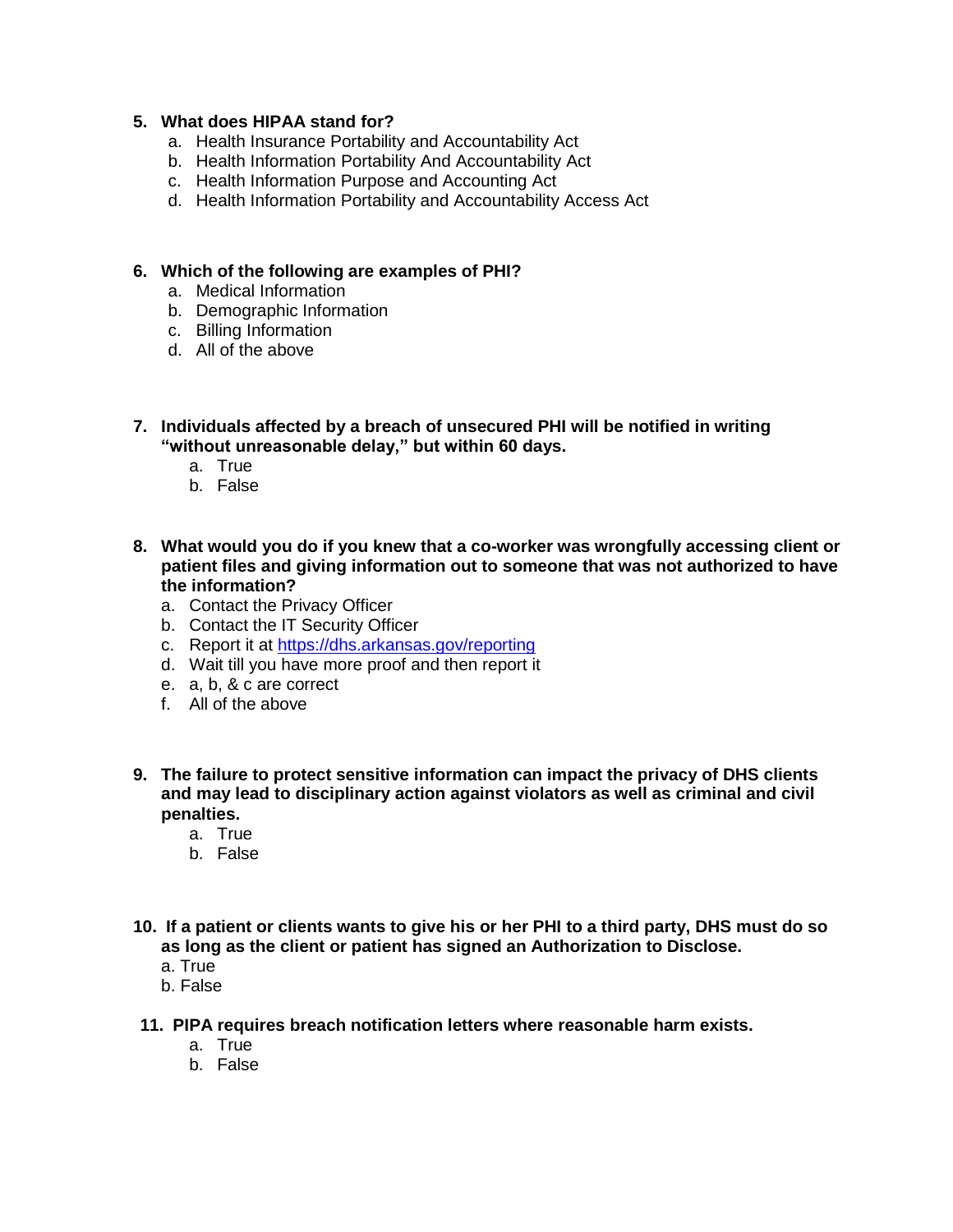#### **12. What does PIPA stand for?**

- a. Private Information Protection Act
- b. Personal Insurance Protection Act
- c. Personal Identity Protection Act
- d. Personal Information Protection Act

### **13. What does PII stand for?**

- a. Personal Identifying Information
- b. Personal Information Identifiers
- c. Personal Identity Information
- d. Private Identifying Information

#### **14. HIPAA is the only Privacy Law that affects my job.**

- a. True
- b. False

## **15. HITECH ACT requires DHS and Business Associates to notify individuals if there is a breach.**

- a. True
- b. False

#### **16. Which are examples of types of sensitive information?**

- a. Protected Health Information
- b. Social Security Numbers
- c. Birth dates and year
- d. All of the above
- **16. Under HIPAA, patient's files containing PHI may only be shared with those who need to know the information. This is called the minimum needless rule.**
	- a. True
	- b. False